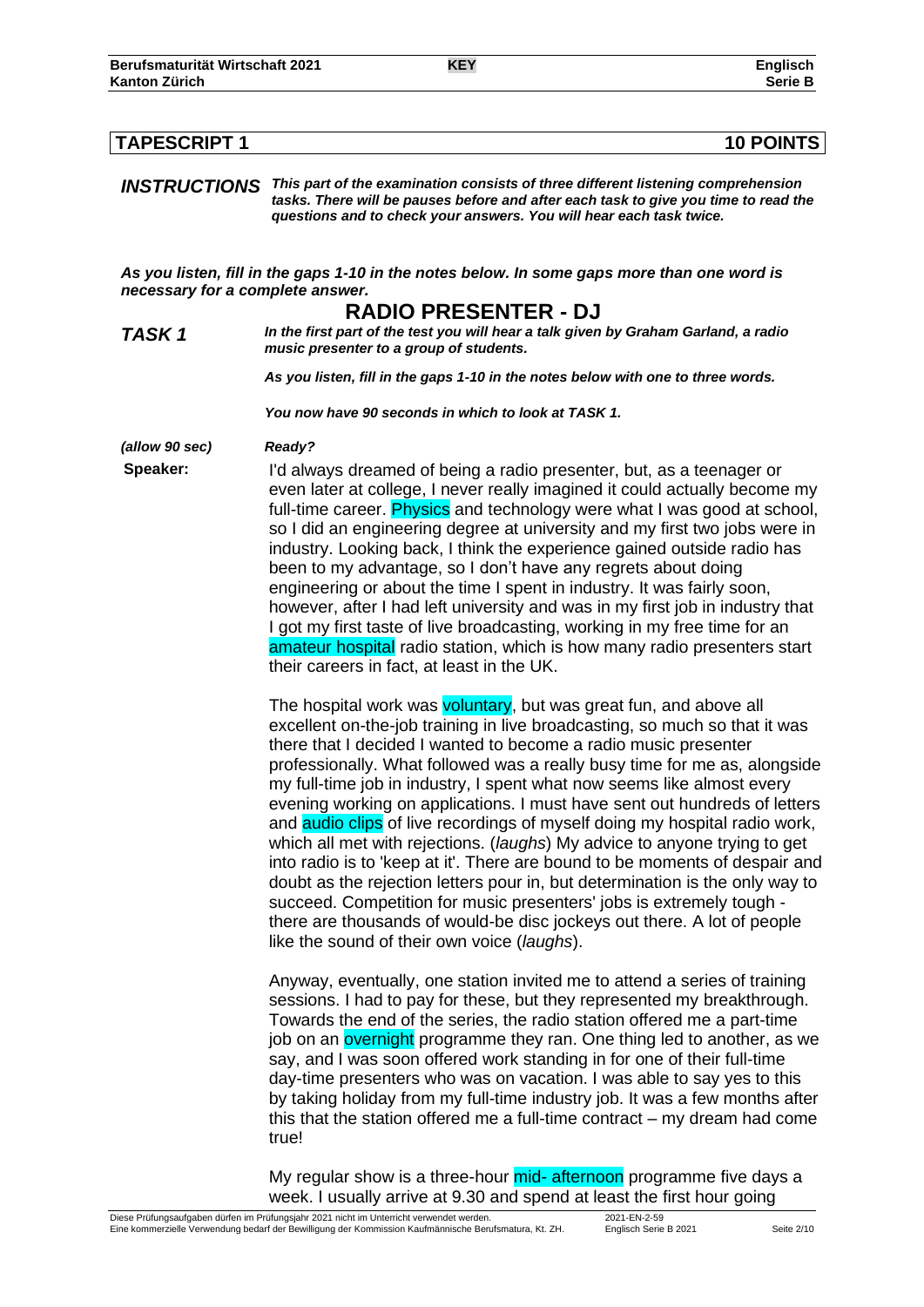through my mail and social media accounts. Then my editor (that's the programme producer, my boss (*laughs*)) and I, we discuss the content of that afternoon's programme. When we've decided on the content, we plan the running order. I'm not allowed to go for lunch until that has been settled (*laughs*). After lunch, I usually spend the time before going on air reading up on music news, doing background research, if you like, on the bands and artists whose music I will be playing, or whom I'll be interviewing. I also need to practise my timing, especially if I will be doing a live interview, because silence and overly long pauses are an absolute no-no in broadcasting. In fact, timing was one of the biggest challenges I faced as a young presenter, and that is the reason why inexperienced presenters are always teamed up with experienced editors to avoid embarrassing silences or pauses.

At the end of the programme, I clear my desk (*laughs*), like any other good worker, and then there's always a debriefing session with my editor, which obviously can take longer some days – when there have been issues – but I can usually set off home by  $\overline{7}$  pm. So, that's how I got into broadcasting and a brief portrait of … (*Fade out*)

(Monologue 726 words)

| <b>After first listening</b>  | Now listen again and check your answers.<br>Ready? |
|-------------------------------|----------------------------------------------------|
| <b>After second listening</b> | This is the end of TASK 1.                         |
|                               | You now have thirty seconds to check your answers. |
| After 30 seconds              | Now turn to TASK 2.                                |
| <b>TAPESCRIPT 2</b>           | <b>16 POINTS</b>                                   |

\_\_\_\_\_\_\_\_\_\_\_\_\_\_\_\_\_\_\_\_\_\_\_\_\_\_\_\_\_\_\_\_\_\_\_\_\_\_\_\_\_\_\_\_\_\_\_\_\_\_\_\_\_\_\_\_\_\_\_\_\_\_\_\_\_\_\_\_\_\_\_\_\_\_\_\_\_\_\_\_\_\_

## **Stuttering**

| TASK <sub>2</sub>  | <b>ULULLUI III IY</b><br>In the second part of the test you will hear an interview with a woman who has co-<br>founded an organization offering help to people who stutter.                                                                                                                                                                                                                                          |  |  |
|--------------------|----------------------------------------------------------------------------------------------------------------------------------------------------------------------------------------------------------------------------------------------------------------------------------------------------------------------------------------------------------------------------------------------------------------------|--|--|
|                    | For questions 1-8, mark the best answer, A, B, or C.                                                                                                                                                                                                                                                                                                                                                                 |  |  |
|                    | You now have 90 seconds in which to look at TASK 2.                                                                                                                                                                                                                                                                                                                                                                  |  |  |
| (allow 90 sec)     | Ready?                                                                                                                                                                                                                                                                                                                                                                                                               |  |  |
| <b>Interviewer</b> | Now, a new organisation is to be launched this week to help people who<br>have a surprisingly common problem: The speech disorder known as<br>stammering or stuttering. The organization goes under the intriguing<br>name of Clarity Begins at Home and with me in the studio today I have<br>Belinda Barlow who's one of the founding members. Belinda, can you tell<br>me why you have started your organization? |  |  |
| <b>Belinda</b>     | Yes, well, it's quite a triumph for me to be able to sit in front of a<br>microphone like this, and not talk with a d- d- dreadful st- st- stutter. Oh,<br>dear, and if you think listening to a stutterer is agony, please pity the poor<br>speaker him or herself. I stuttered all through my childhood until someone<br>thought to send me to a speech therapist when I was thirteen.                             |  |  |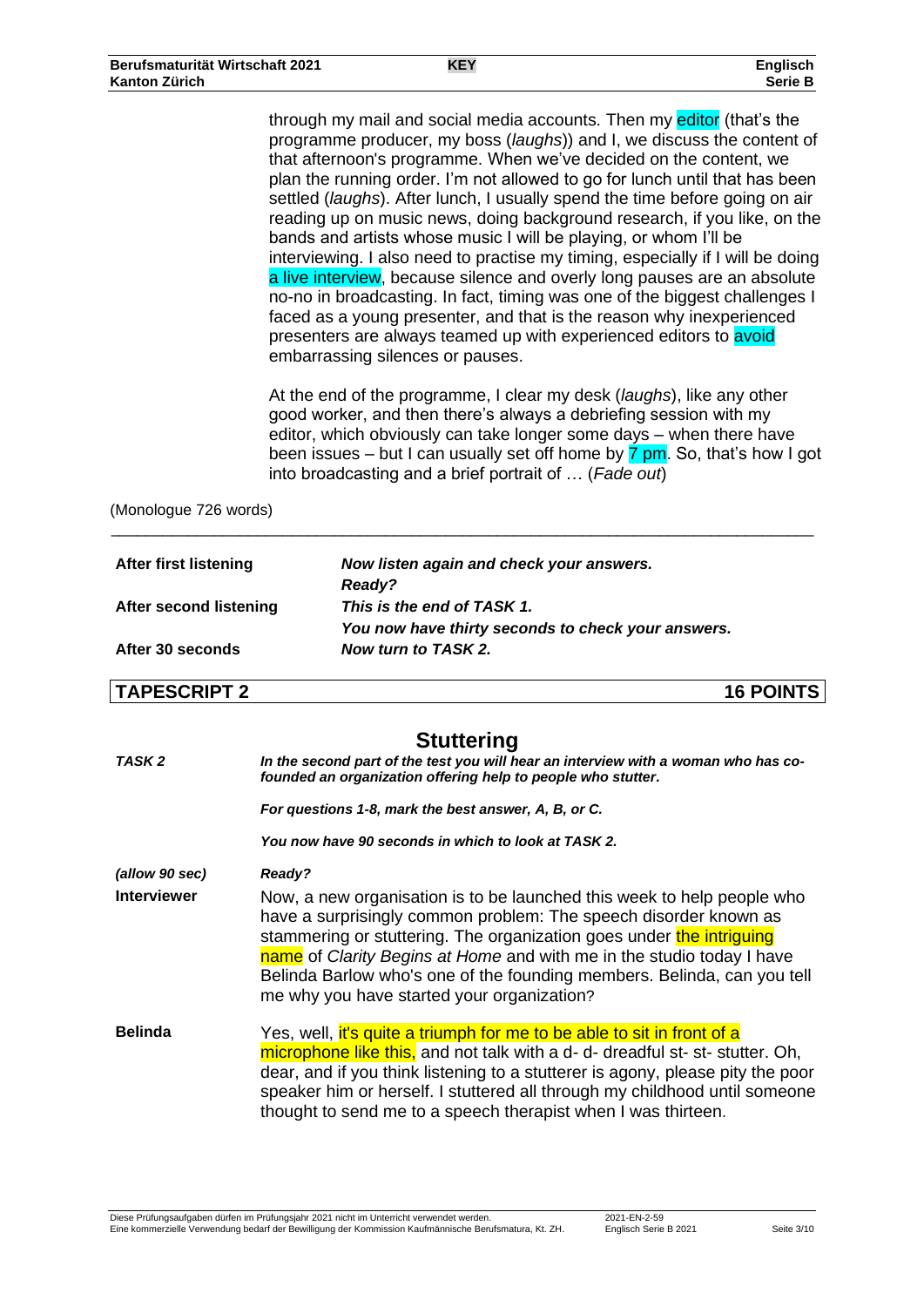| Berufsmaturität Wirtschaft 2021<br><b>Kanton Zürich</b> |                                                           | <b>KEY</b>                                                       | Englisch<br>Serie B                                                                                                                                                                                                                                                                                                                                                                                                                                                                                                                          |  |
|---------------------------------------------------------|-----------------------------------------------------------|------------------------------------------------------------------|----------------------------------------------------------------------------------------------------------------------------------------------------------------------------------------------------------------------------------------------------------------------------------------------------------------------------------------------------------------------------------------------------------------------------------------------------------------------------------------------------------------------------------------------|--|
| Interviewer:                                            |                                                           | And, um, how did your stuttering affect your childhood?          |                                                                                                                                                                                                                                                                                                                                                                                                                                                                                                                                              |  |
| <b>Belinda</b>                                          | twisted when it was my turn to speak.                     | embarrassment of coming to a terrible stop with my face all      | Well at school, in the classroom I was ignored. Oh, I mean the teacher<br>would just skip me when it was my turn to answer questions because it<br>just took too much time and I was always being laughed at and teased.<br>Even today, sometimes on the phone, I dry up; I can't even say who I am.<br>I longed, I used to so want to be in school plays but didn't dare risk the                                                                                                                                                           |  |
| <b>Interviewer</b>                                      | Yes. And then, um, another nightmare came true, I gather? |                                                                  |                                                                                                                                                                                                                                                                                                                                                                                                                                                                                                                                              |  |
| <b>Belinda</b>                                          | treatment had little or well, no effect.                  |                                                                  | Oh yes, you mean with my son Callum? Yes, he seemed to have<br>inherited my speech problem. Now what Callum did t- to avoid stuttering<br>was that he spoke amazingly fast, you know to sort of cover up his stutter,<br>as it were, or perhaps to give his stuttering no chance! But it was almost<br>impossible to understand him, it was like listening to a m- machine gun.<br>Of course, I whisked him off to a standard speech therapist, but months of                                                                                |  |
| <b>Interviewer</b>                                      | So, how did you feel?                                     |                                                                  |                                                                                                                                                                                                                                                                                                                                                                                                                                                                                                                                              |  |
| <b>Belinda</b>                                          | every day of the two weeks.                               |                                                                  | Well, of course, as his mother, and as a stutterer like him, I really felt for<br>him and I was desperate. You know, I really didn't want my son to go<br>through what I had been through as a child, so we took him to the<br>specialist speech unit at the county hospital, which is some 30 miles from<br>our home, and they agreed to put him on a two-week intensive course at<br>the hospital, um, in the school holidays, but there was 'one condition' and<br>that was that both mother and father had to attend the morning session |  |
| <b>Interviewer</b>                                      |                                                           | Goodness, that must have been difficult. Quite a commitment.     |                                                                                                                                                                                                                                                                                                                                                                                                                                                                                                                                              |  |
| <b>Belinda</b>                                          |                                                           | dominant, stuttering may be a child's only way to get attention. | Yes, but the therapists at the speech unit believe that stuttering is a family<br>affair, that, er, how family members talk to each other and relate to each<br>other m- massively affect a child's speech. Um, in loud, very talkative<br>families, especially where one or more family members are very                                                                                                                                                                                                                                    |  |
| <b>Interviewer</b>                                      |                                                           |                                                                  | So, did you have to go back to basics, as it were, in the therapy?                                                                                                                                                                                                                                                                                                                                                                                                                                                                           |  |
| <b>Belinda</b>                                          |                                                           | some not very pleasant things about ourselves really.            | Yes - yes we did. It was very strange at first (laughs). We had to learn to<br>look at each other when we were talking, um, to listen properly, Yes, and,<br>er, to take turns - take turns in conversation. And, well,  we learned                                                                                                                                                                                                                                                                                                          |  |
| Interviewer:                                            |                                                           | And, erm, did the family therapy help your son Callum?           |                                                                                                                                                                                                                                                                                                                                                                                                                                                                                                                                              |  |
| <b>Belinda</b>                                          | clearly - a different child.                              |                                                                  | Oh yes, yes, it did - after the two weeks Callum was speaking much more                                                                                                                                                                                                                                                                                                                                                                                                                                                                      |  |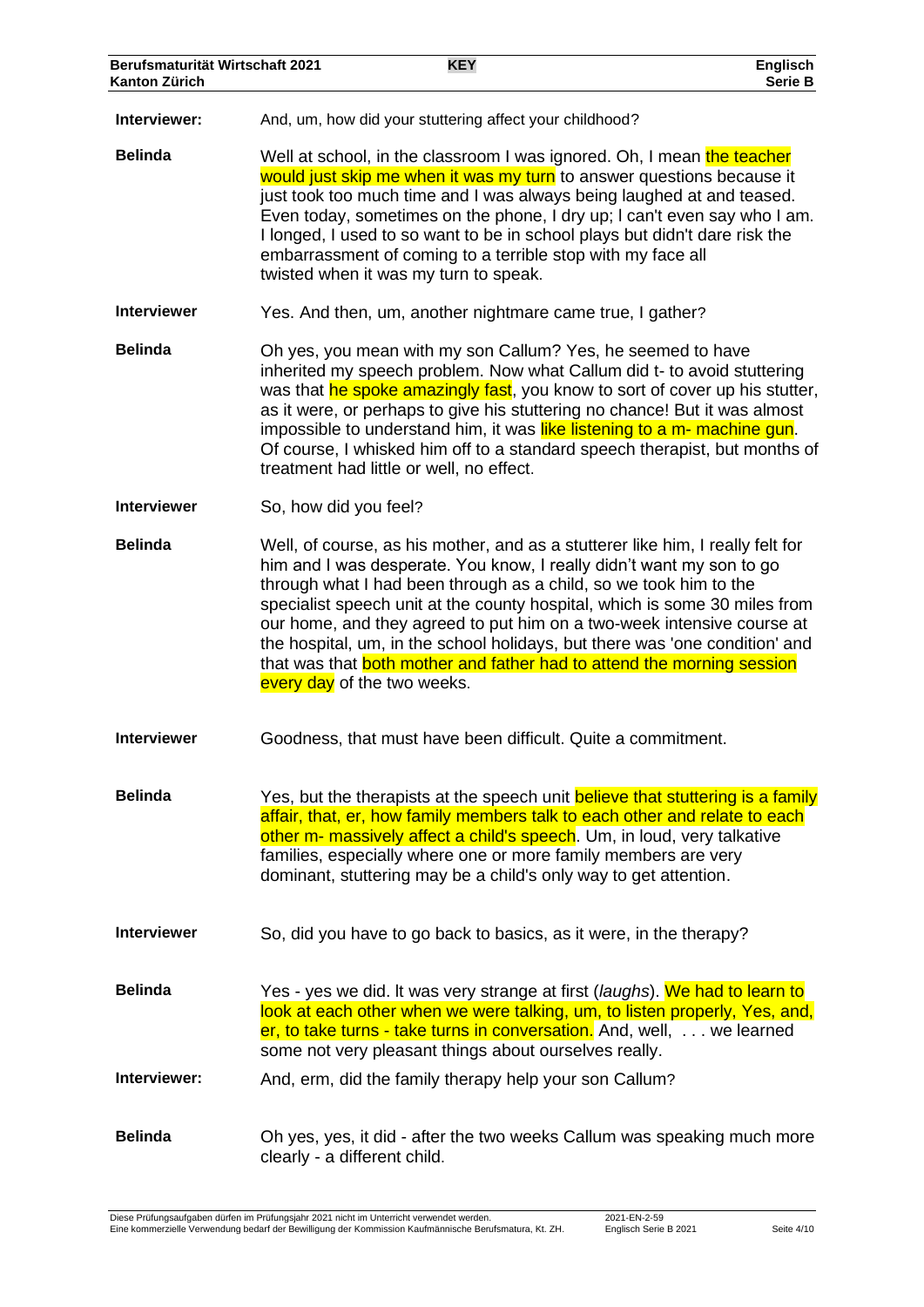| <b>Kanton Zürich</b>          | Berufsmaturität Wirtschaft 2021 | <b>KEY</b>                                                                                                                                                                                                                                                                                                                                                                                                                                                                                                                                | Englisch<br>Serie B                                                                                                                                                                                                                                                                                                                                                                                                      |
|-------------------------------|---------------------------------|-------------------------------------------------------------------------------------------------------------------------------------------------------------------------------------------------------------------------------------------------------------------------------------------------------------------------------------------------------------------------------------------------------------------------------------------------------------------------------------------------------------------------------------------|--------------------------------------------------------------------------------------------------------------------------------------------------------------------------------------------------------------------------------------------------------------------------------------------------------------------------------------------------------------------------------------------------------------------------|
| <b>Interviewer</b>            |                                 | You must be very pleased.                                                                                                                                                                                                                                                                                                                                                                                                                                                                                                                 |                                                                                                                                                                                                                                                                                                                                                                                                                          |
| <b>Belinda</b>                | Speech'?                        | Well relieved really - I mean have you seen the film called 'The King's                                                                                                                                                                                                                                                                                                                                                                                                                                                                   |                                                                                                                                                                                                                                                                                                                                                                                                                          |
| <b>Interviewer</b>            |                                 | Um, oh yes, yes, yes I loved it, some unforgettable moments.                                                                                                                                                                                                                                                                                                                                                                                                                                                                              |                                                                                                                                                                                                                                                                                                                                                                                                                          |
| <b>Belinda</b><br>home.       |                                 | Yes, some moments of great hope but also some really painful moments.<br>Moments that show us that the causes of stuttering lie in a child's<br>experience of family. And if stuttering is not treated early, it can spoil, in<br>fact it might even destroy a child's confidence, their progress at school,<br>and even their ability to form normal relationships. That's why my<br>colleagues and I have formed our organization, because the treatment of<br>stuttering and hope for the stutterer begins with charity and clarity at |                                                                                                                                                                                                                                                                                                                                                                                                                          |
| <b>Interviewer</b>            | out)                            | Well, thank you ever so much, Belinda, for coming into the studio to talk<br>to us today. If you would like to contact Belinda's organization,  (Fade                                                                                                                                                                                                                                                                                                                                                                                     |                                                                                                                                                                                                                                                                                                                                                                                                                          |
| (Dialogue 760 words)          |                                 |                                                                                                                                                                                                                                                                                                                                                                                                                                                                                                                                           |                                                                                                                                                                                                                                                                                                                                                                                                                          |
| <b>After first listening</b>  |                                 | Now listen again and check your answers.<br>Ready?                                                                                                                                                                                                                                                                                                                                                                                                                                                                                        |                                                                                                                                                                                                                                                                                                                                                                                                                          |
| <b>After second listening</b> |                                 | This is the end of TASK 2.<br>Now turn to TASK 3.                                                                                                                                                                                                                                                                                                                                                                                                                                                                                         |                                                                                                                                                                                                                                                                                                                                                                                                                          |
| <b>TAPESCRIPT 3</b>           |                                 | <b>14 POINTS</b>                                                                                                                                                                                                                                                                                                                                                                                                                                                                                                                          |                                                                                                                                                                                                                                                                                                                                                                                                                          |
|                               |                                 | <b>Call Centre Changes</b>                                                                                                                                                                                                                                                                                                                                                                                                                                                                                                                |                                                                                                                                                                                                                                                                                                                                                                                                                          |
| TASK3                         |                                 | their call centre's opening hours.                                                                                                                                                                                                                                                                                                                                                                                                                                                                                                        | In the third part of the test you will hear a manager and her team discussing changes to                                                                                                                                                                                                                                                                                                                                 |
|                               | using up to five key words.     |                                                                                                                                                                                                                                                                                                                                                                                                                                                                                                                                           | For questions 1-5, decide whether the statements are true or false. Correct the false ones,                                                                                                                                                                                                                                                                                                                              |
|                               |                                 | You now have 30 seconds in which to look at TASK 3.                                                                                                                                                                                                                                                                                                                                                                                                                                                                                       |                                                                                                                                                                                                                                                                                                                                                                                                                          |
| (allow 30")                   | Ready?                          |                                                                                                                                                                                                                                                                                                                                                                                                                                                                                                                                           |                                                                                                                                                                                                                                                                                                                                                                                                                          |
|                               |                                 | the Vehicle Insurance Division. Tanya, you wanted that on the agenda, so over to you.                                                                                                                                                                                                                                                                                                                                                                                                                                                     | Manager (woman) So, shall we make a start? The first item on the agenda, as you can see, is customer service in                                                                                                                                                                                                                                                                                                          |
| Tanya<br>evening.             |                                 |                                                                                                                                                                                                                                                                                                                                                                                                                                                                                                                                           | Well, at present our call centre operators stop taking calls at 4 o'clock in the afternoon. After that<br>our customers only get the helpline recorded message. Our marketing department tell us that the<br>helplines of many of our competitors are staffed till 6 o'clock and some even up to 7:30. So I think<br>we really need to consider a change there and keep our lines open until at least six o'clock in the |
| Manager                       | operators?                      | I am guessing that would probably mean employing two, possibly three more call centre                                                                                                                                                                                                                                                                                                                                                                                                                                                     |                                                                                                                                                                                                                                                                                                                                                                                                                          |
| Tanya                         |                                 |                                                                                                                                                                                                                                                                                                                                                                                                                                                                                                                                           | Yes, I have calculated that we would need three experienced people with proven telesales skills.                                                                                                                                                                                                                                                                                                                         |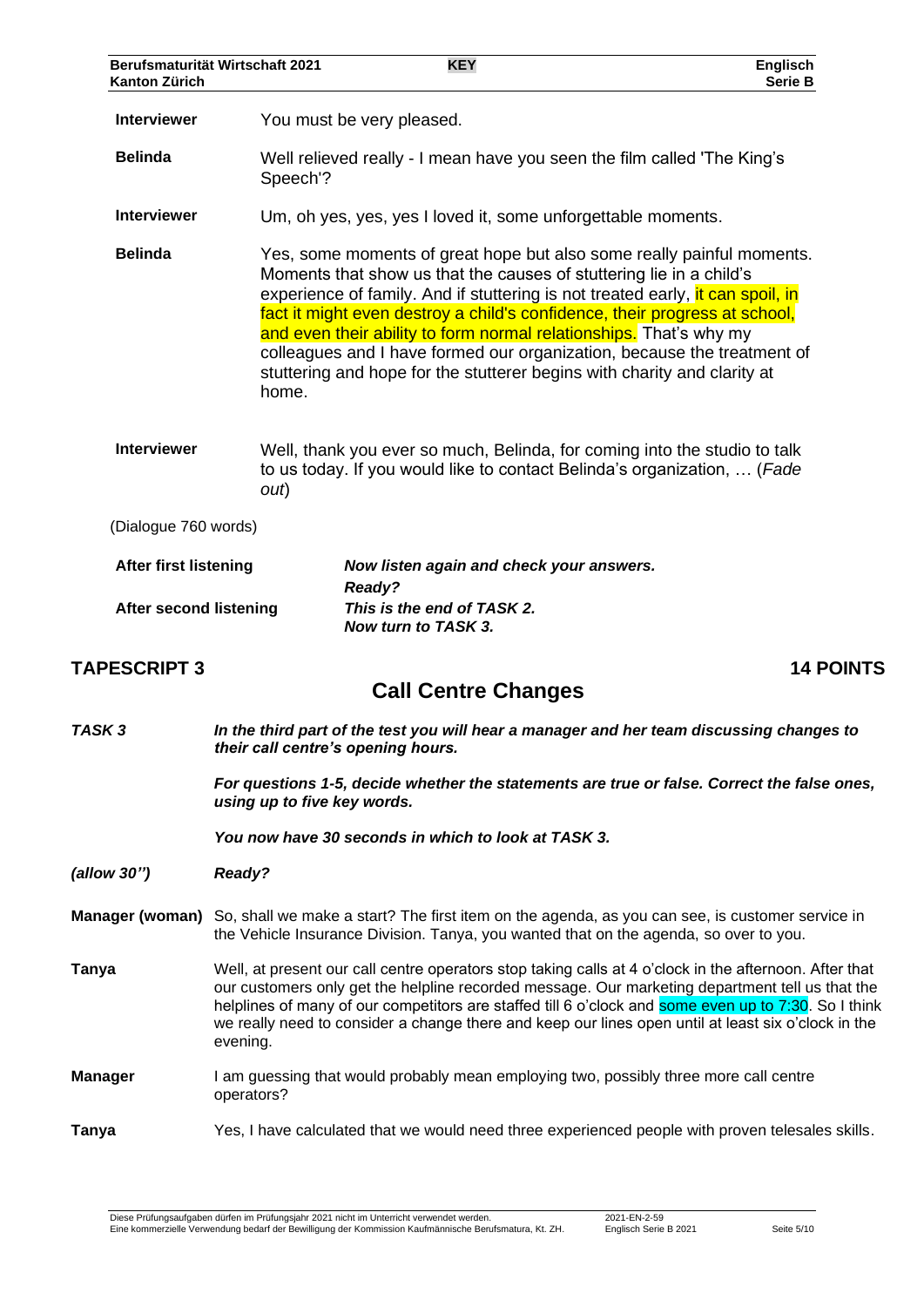| <b>Kanton Zürich</b>          | <b>Berufsmaturität Wirtschaft 2021</b>                                                                                                                                                                                                                                                                                                    | <b>KEY</b>                                                                                                                  | <b>Englisch</b><br>Serie B                                                                                                                                                                        |
|-------------------------------|-------------------------------------------------------------------------------------------------------------------------------------------------------------------------------------------------------------------------------------------------------------------------------------------------------------------------------------------|-----------------------------------------------------------------------------------------------------------------------------|---------------------------------------------------------------------------------------------------------------------------------------------------------------------------------------------------|
| <b>Manager</b>                |                                                                                                                                                                                                                                                                                                                                           | Do you believe there will be sufficient increase in income to justify the extra costs?                                      |                                                                                                                                                                                                   |
| <b>Tanya</b>                  | Yes, yes I do. Er obviously a lot of people these days do make private calls from their<br>mobiles during office hours, but there are still quite a lot who either can't or prefer not to do that<br>and who would really appreciate being able to call us after work, perhaps on their way home or<br>even only when they have got home. |                                                                                                                             |                                                                                                                                                                                                   |
| <b>Manager</b>                |                                                                                                                                                                                                                                                                                                                                           |                                                                                                                             | Mmmm, you may be right. Ok, so let's give it a try for what do you think, maybe four months?                                                                                                      |
| Tanya                         |                                                                                                                                                                                                                                                                                                                                           |                                                                                                                             | Well, I would go for six months because people's habits tend to change slowly and feedback and<br>analysis of a six-month trial period would be more reliable than from just a four-month period. |
| <b>Manager</b>                |                                                                                                                                                                                                                                                                                                                                           | All right. So how would you communicate the change to our customers?                                                        |                                                                                                                                                                                                   |
| Tanya                         | I feel we should produce a flyer to enclose with our early summer holiday mailing at the end of<br>June, and have pop-up windows on the website advertising the change.                                                                                                                                                                   |                                                                                                                             |                                                                                                                                                                                                   |
| <b>Manager</b>                | Sounds good. And how will we get the extra call centre staff?                                                                                                                                                                                                                                                                             |                                                                                                                             |                                                                                                                                                                                                   |
| <b>Tanya</b>                  | I'm going to call Human Resources this afternoon. They can advertise the vacancies on our<br>website. If we get no good applications that way, we can approach recruitment agencies. I'm sure<br>we will find good people, even though the jobs will only be on a temporary basis.                                                        |                                                                                                                             |                                                                                                                                                                                                   |
| <b>Manager</b>                |                                                                                                                                                                                                                                                                                                                                           | So on what date would you launch the trial phase?                                                                           |                                                                                                                                                                                                   |
| <b>Tanya</b>                  | I guess we will be able to find and employ the staff in about six weeks. So I suggest a 1 <sup>st</sup> of<br>September start.                                                                                                                                                                                                            |                                                                                                                             |                                                                                                                                                                                                   |
| <b>Manager</b>                |                                                                                                                                                                                                                                                                                                                                           | Great. So we would be ready for our busiest season, October to December.                                                    |                                                                                                                                                                                                   |
| (Dialogue 432 words)          |                                                                                                                                                                                                                                                                                                                                           |                                                                                                                             |                                                                                                                                                                                                   |
| <b>After first listening</b>  |                                                                                                                                                                                                                                                                                                                                           | Now listen again and check your answers.<br>Ready?                                                                          |                                                                                                                                                                                                   |
| <b>After second listening</b> |                                                                                                                                                                                                                                                                                                                                           | This is the end of TASK 3.                                                                                                  |                                                                                                                                                                                                   |
|                               |                                                                                                                                                                                                                                                                                                                                           | You now have two minutes to check your answers.                                                                             |                                                                                                                                                                                                   |
| <b>After 2 minutes</b>        |                                                                                                                                                                                                                                                                                                                                           | This is the end of the listening comprehension test.<br>You may now proceed to complete the remaining parts of the<br>test. |                                                                                                                                                                                                   |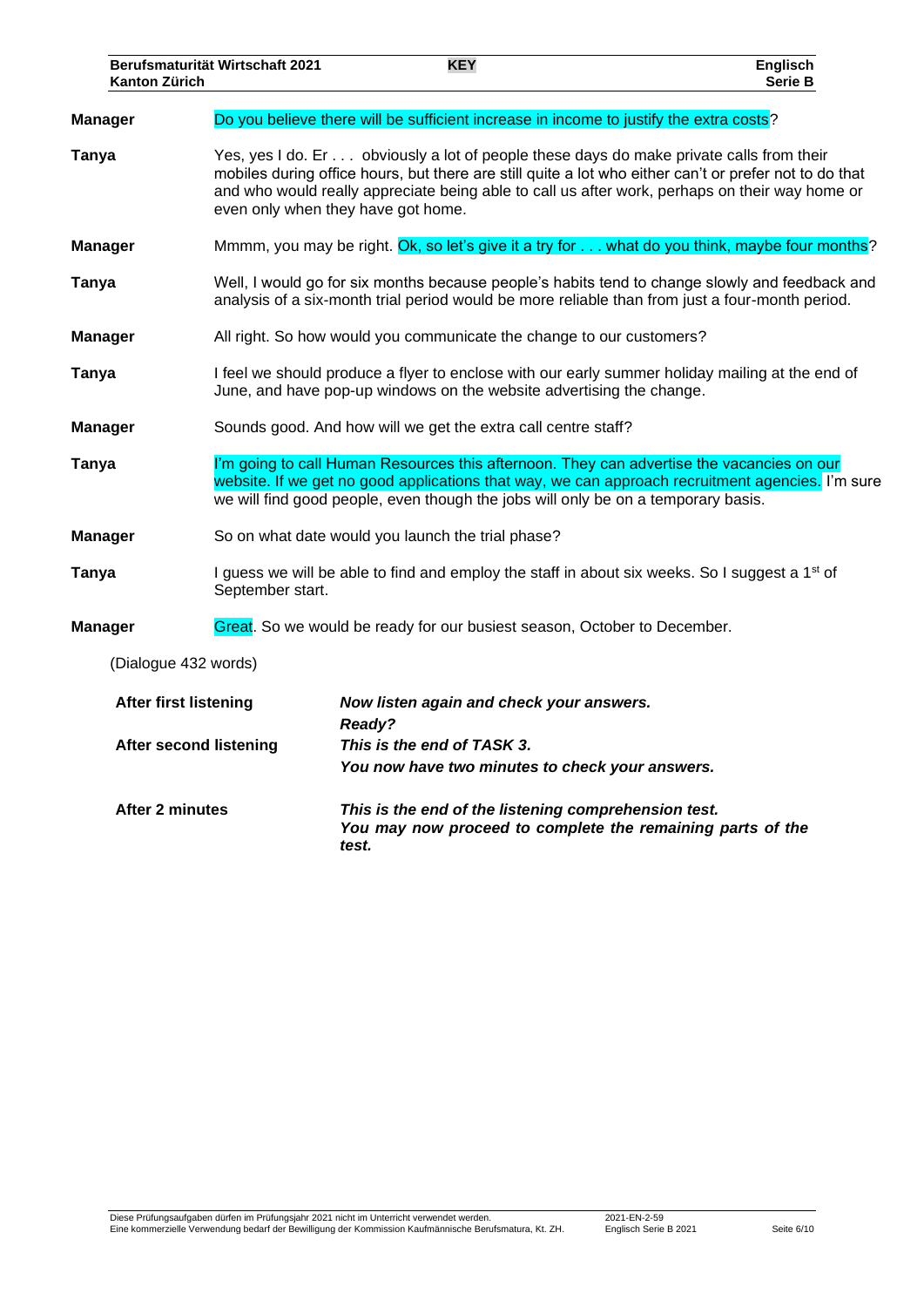## **READING COMPREHENSION KEY**

**TASK 1 14 POINTS (1 point each)**

#### **My Area of Work**

| $\overline{1}$          | C            | I run courses for lakeshore managers and those involved in making decisions about the<br>fate of this lake.                                                                                      |
|-------------------------|--------------|--------------------------------------------------------------------------------------------------------------------------------------------------------------------------------------------------|
| $\overline{2}$          | в            | get involved when there is a difference of opinion.                                                                                                                                              |
| $\mathbf{3}$            | A            | [] to make sure the final display is not dangerous.                                                                                                                                              |
| $\overline{\mathbf{4}}$ | $\mathbf{C}$ | The downside of the job is that I work for a charity so there is a constant need for money.                                                                                                      |
| 5                       | D            | I have to make sure that the publishing programme matches market requirements.                                                                                                                   |
| 6                       | В            | I will give them a simple route and no matter what way they say they will go, I will tell them<br>they have to use another route because the road is closed. [] It's just to make them<br>think. |
| $\overline{7}$          | C            | I do things like take them out on the lake in a boat in an attempt to make them think more<br>about life beneath them.                                                                           |
| 8                       | A            | I have to read up in depth on the subject beforehand.                                                                                                                                            |
| 9                       | В            | Then I can see what new maps and documents need to be produced                                                                                                                                   |
| 10                      | D            | I work as part of an enthusiastic group which makes the job that much more enjoyable.                                                                                                            |
| 11                      | A            | I have to make sure the public can understand the thinking behind the exhibition []<br>which means planning interactive displays, workshops and theatres.                                        |
| 12                      | D            | We receive many letters from readers on issues such as the representation [] require a<br>careful response.                                                                                      |
| 13                      | A            | I help design and write the brochures and leaflets that we'll use to tell people about it.                                                                                                       |
| 14                      | C            | am extremely lucky because conservation is my hobby.                                                                                                                                             |

**TASK 2 16 POINTS** (2 points each)

## *A Patchwork Planet (by Anne Tyler)*

| 15 |   | There were a lot more people waiting than I had expected                                                         |
|----|---|------------------------------------------------------------------------------------------------------------------|
| 16 | C | A grey-haired man was walking around speaking to different strangers one by one<br>Now he had my full attention. |
| 17 | в | The woman was cautious in her response.                                                                          |
| 18 | A | came home to find my wife in a state.                                                                            |
| 19 | A | The story the stranger was telling the woman.                                                                    |
| 20 | в | A likely story. [] This seemed like a pretty poor excuse, if you want my honest<br>opinion.                      |
| 21 | в | Watch yourself, lady, I said silently.                                                                           |
| 22 |   | He has a strong sense of curiosity.                                                                              |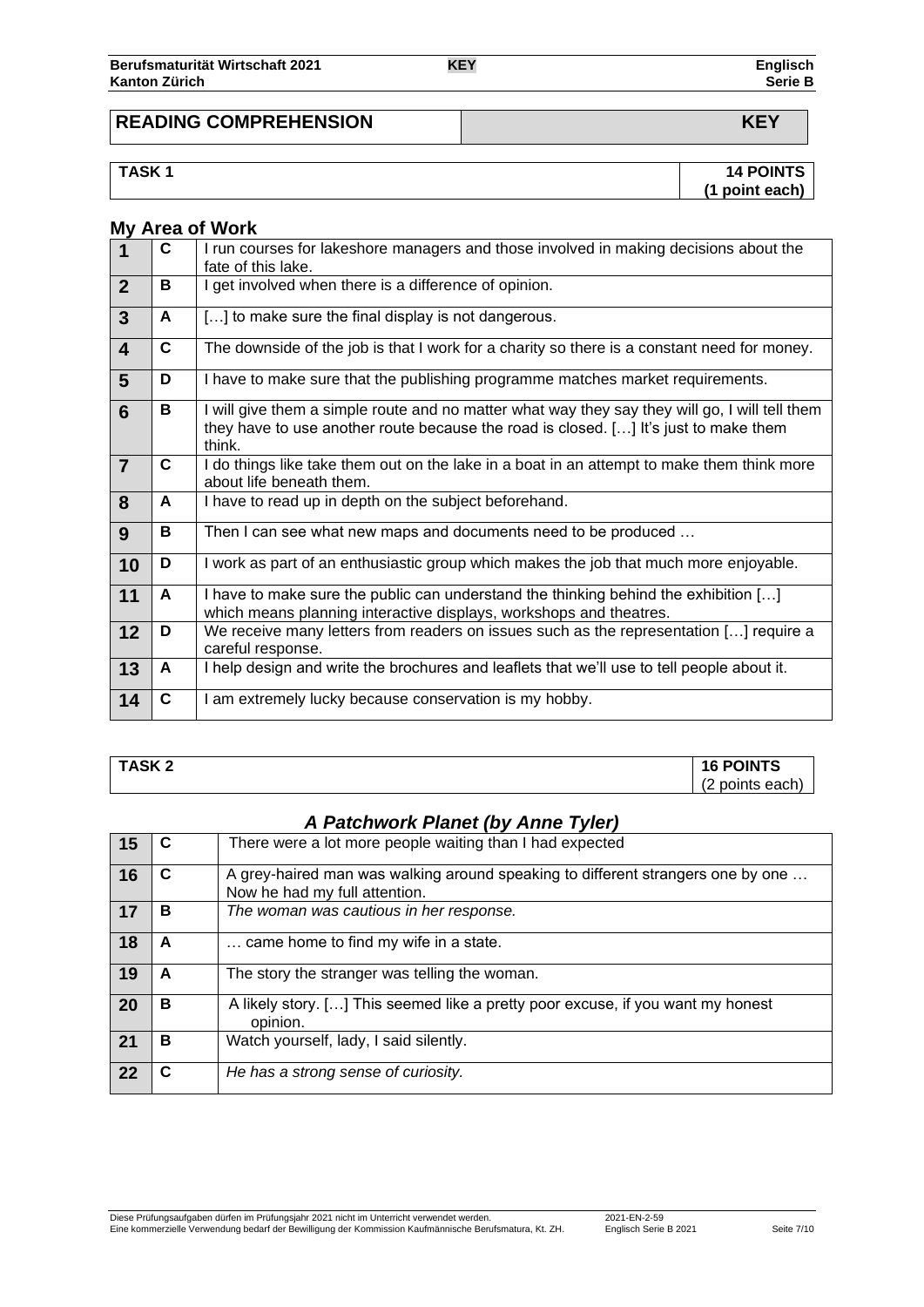#### **GRAMMATIK KEY**

| <b>TASK 1</b> (Long or short forms are accepted. Verb forms must be spelled correctly!) | <b>10 POINTS</b> |
|-----------------------------------------------------------------------------------------|------------------|
|                                                                                         | (1 point each)   |
|                                                                                         |                  |

- 1) have been
- 2) hated
- 3) haven't told you
- 4) tried
- 5) had been planning // had planned
- 6) was running // ran
- 7) caught
- 8) always thinks // is always thinking
- 9) am going to try // will try // will be trying
- 10) will be sent

| <b>TASK 2</b> (Minor spelling mistakes can be accepted.) | <b>12 POINTS</b> |
|----------------------------------------------------------|------------------|
|                                                          | (1 point each)   |

- 1) is **used** to sorting out
- 2) have **had** my bike stolen
- *3)* **prevent** anybody from hearing
- 4) spoke **so** quietly (that)
- 5) had a reason **for** being
- 6) if he had **not** heard
- 7) in **spite** of having little
- 8) do not / don't **mind** if/whether I
- 9) made an **effort** to solve
- 10) **if** I could hear them
- 11) was sent these documents **by** // got sent these documents **by**
- 12) **need** not / **need**n't have worked

| <b>TASK 3</b> (Spelling has to be correct.) | <b>8 POINTS</b> |
|---------------------------------------------|-----------------|
|                                             | (1 point each)  |

- 1. symbolic
- 2. (dis)respectful
- 3. visitors
- 4. choices
- 5. apparently
- 6. largely
- 7. length
- 8. unbelievable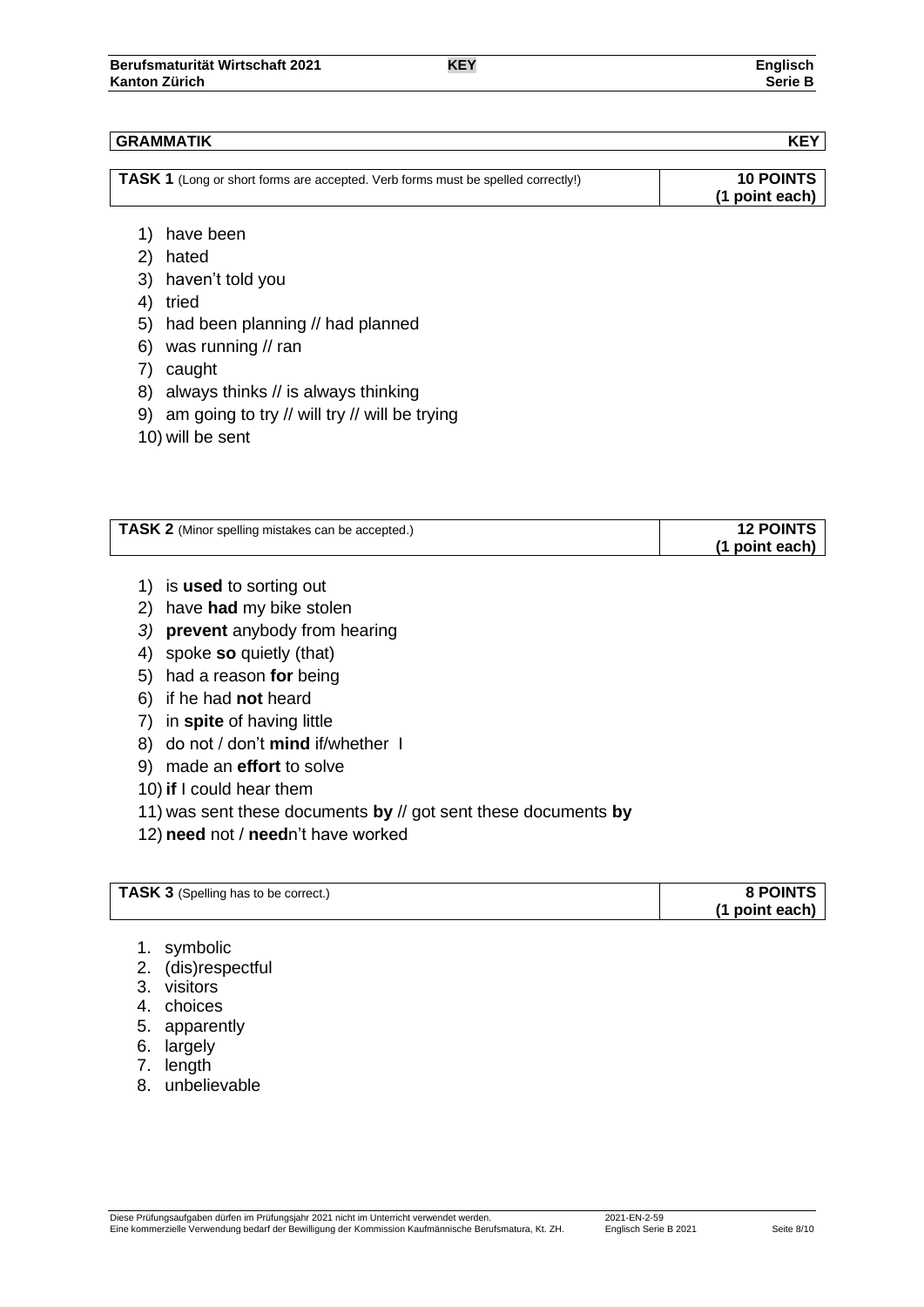# **BMP WRITING TASK 2021**

#### **Suggested Marking Scheme**

|         | <b>CRITERIA (marked on a basis of 0-6 points)</b> | <b>Points</b> |  |
|---------|---------------------------------------------------|---------------|--|
|         |                                                   |               |  |
|         | Content                                           | $0 - 10$      |  |
|         | Style, Conventions *; Paragraphing, Cohesion **   | $0 - 10$      |  |
| 3       | Vocabulary: range, accuracy                       | $0 - 10$      |  |
|         | Grammar: range, accuracy                          | $0 - 10$      |  |
|         |                                                   |               |  |
| $1 - 4$ | Grand total (max)                                 | 40            |  |

Four aspects of a student's writing are looked at:

- 1) **Content** focuses on how well a student has answered a given task:
	- Have all the relevant content points been given based on the task?
	- Is the target reader fully informed?
	- Have additional details been given to make the task sound realistic?
- 2) Using the **conventions\*** of the communicative task effectively to hold the target reader's attention. **Cohesion\*\*** is enhanced by text logic, organisation into clear paragraphs, and appropriately used linking devices, reference words (e.g. relative pronouns) and punctuation.
- 3) Using a wide range of **vocabulary** appropriately. The focus is, therefore, on range as well as accuracy.
- 4) Using a range of simple and complex **grammatical forms** with control and flexibility. The focus is on both range and accuracy.

#### \*for an **EMAIL/LETTER** that would mean

- appropriate opening and closing (Dear ... / Yours ... / first & final sentences)
- effectively communicating ideas / thoughts

#### \*for an **ESSAY** that would mean

- introduction (*outlining main arguments*) and conclusion (*expressing own opinion*)
- clear development of argument (*content + cohesion*)
- providing details in support of argument

#### \*for a **REPORT** that would mean

- clearly organised (*introduction - stating the aim, main points, conclusion - making recommendations*)
- formatted into clear sections with section headings

#### \*for a **REVIEW** that would mean

- clearly organised (*introduction - stating the aim / description of the event, main points (likes and/or dislikes), conclusion - making recommendations*)
- formatted into clear sections